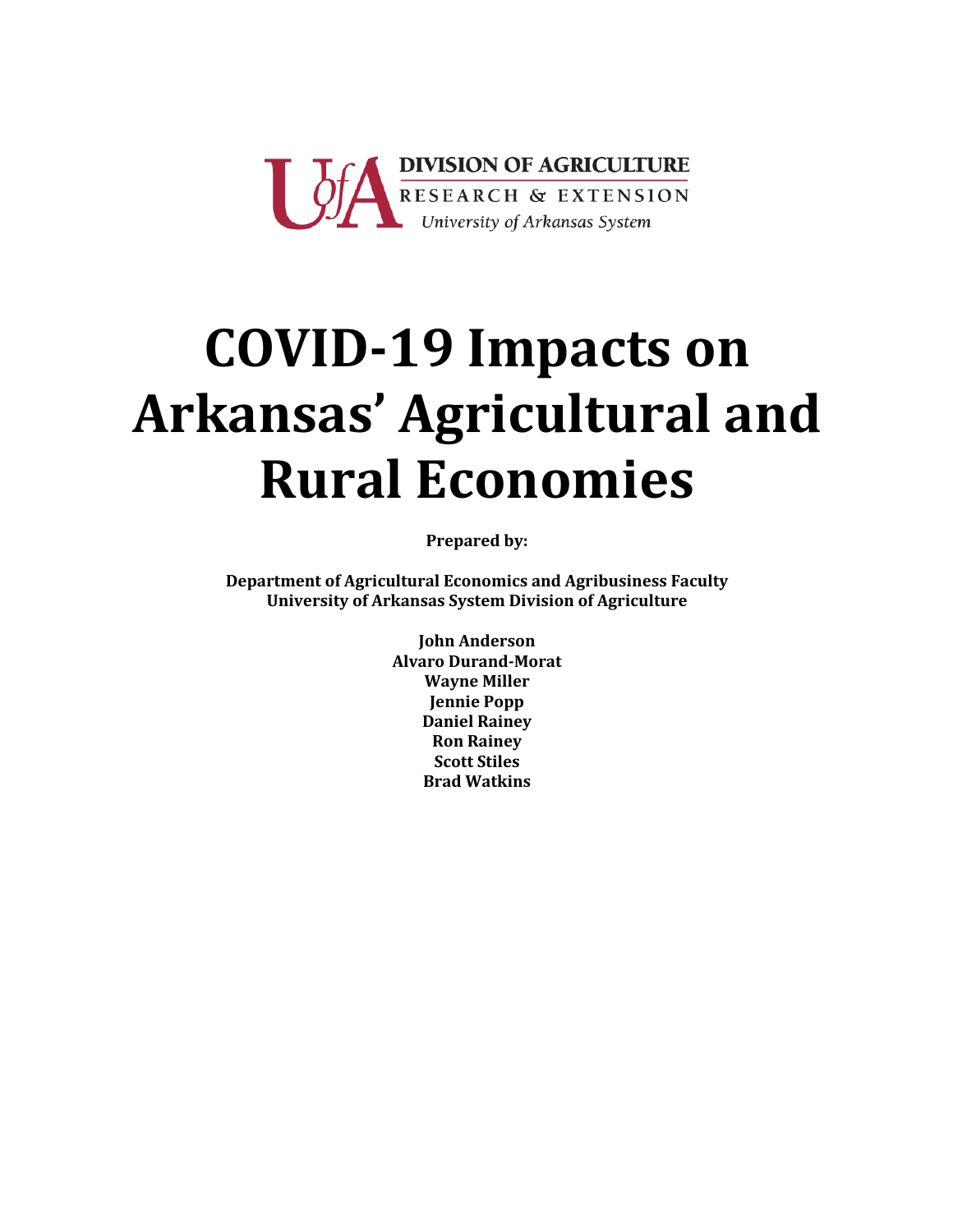# Contents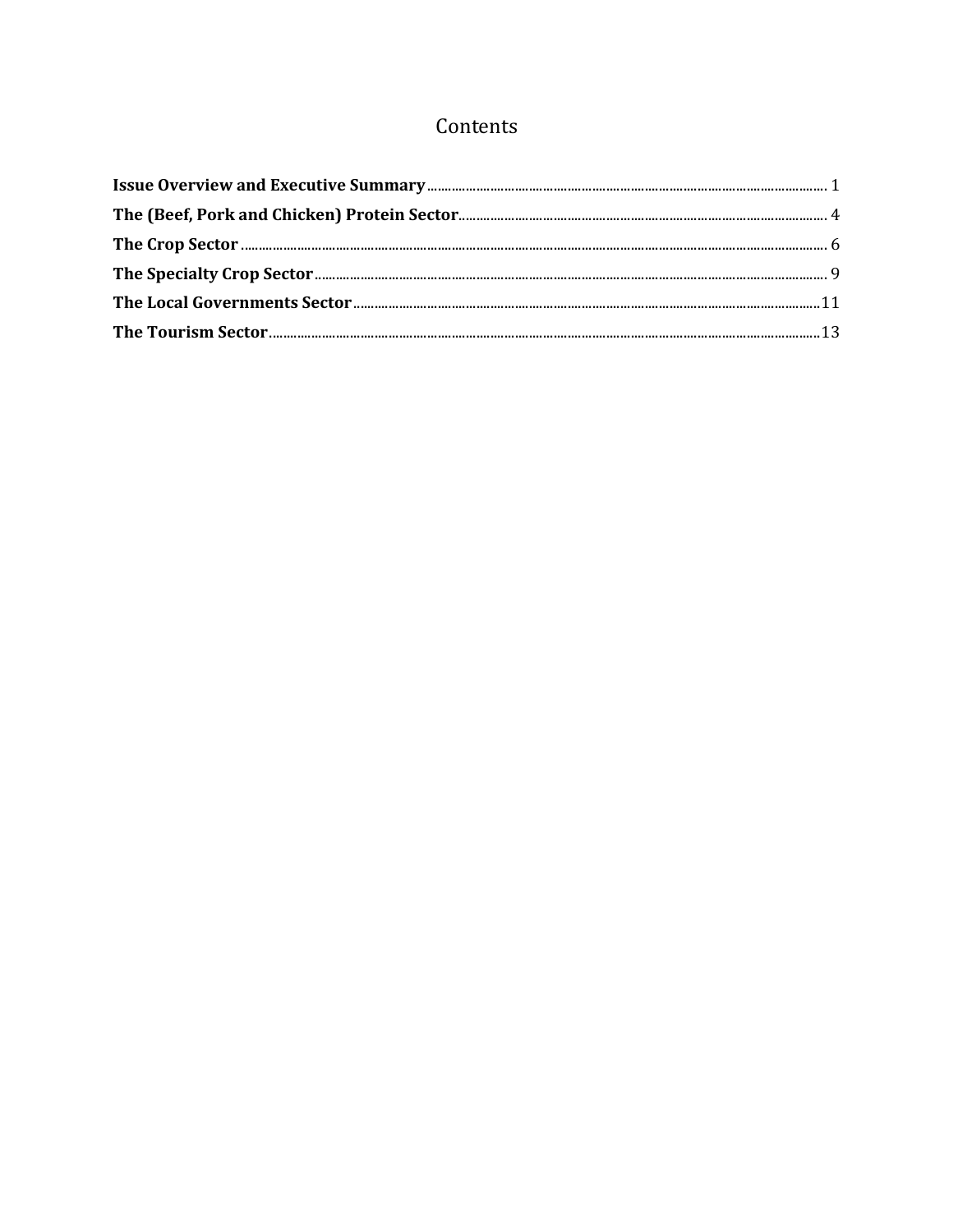## **Issue Overview and Executive Summary**

The COVID-19 virus pandemic has led to unprecedented interruptions in economic activity around the world. With over 600 cases in Arkansas and over 950,000 worldwide (and growing), actual and potential impacts to Arkansas' agricultural and rural economies are mounting. The \$2T Coronavirus Aid, Relief and Economic Security (CARES) Act promises roughly \$49B in aid to farmers and ranchers and for programs that support access to healthy and affordable food. In addition, an extension of the Small Business Administration (SBA) payroll protection loan program could make an additional \$349 billion available to the production agriculture sector  $-$  though, at this point, it is not clear if that extension will be forthcoming. At any rate, the full extent of the pandemic and the ability of this aid to mitigate damages, remains unknown. This document presents a first discussion of the impacts (both realized and potential) of the COVID-19 pandemic, with particular focus on five areas important to the economic health of our agricultural and rural communities.

**Overview** The designation of agriculture and related processing and retailing businesses as essential recognizes the central role that this sector plays in daily meeting society's most vital needs. It also provides important protection against unnecessary disruptions in the service that the sector provides. Still, the potential for significant interruption in the activities of the sector cannot be ignored. A brief discussion of issues affecting the agriculture and food sector as a whole is thus in order. 

At the outset, it is worth emphasizing that COVID-19 is not a foodborne illness. This outbreak does not imply any direct food safety issues for consumers. Thus, disruptions in the sector – should they occur - will not stem from issues related to agricultural and food products, per se, but rather from COVID-19-related challenges to supply chains.

The availability of labor represents one potential source of disruption that could affect multiple sectors of the agricultural economy. Labor issues may affect both farm-level production (e.g., specialty crops farms, broiler operations) but also key downstream supply chain partners such as the transportation industry, processors, and retailers. Interruption of processing activities could be particularly disruptive, with effects spreading back upstream to commodity producers as well as downstream to final consumers. For example, a disruption in poultry processing would directly affect farm operations tied to the plant; it could indirectly affect farm-level prices across the protein sector; and it could also impact (at least locally/regionally) the availability of meat in retail outlets.

At this early stage, some of the broad-based effects of COVID-19 are becoming apparent. For example, the sharp economic slowdown has immediately reduced energy prices and interest rates. In the short run, this benefits a broad segment of the agricultural economy by reducing production costs. However, it also almost certainly presages a broader decline in commodity (and financial) markets as the global economic downturn reduces demand across the board. Understanding the implications of this downturn for specific commodity sectors will be key to formulating an effective policy response. The following represents a preliminary attempt to assist in that important process.

A recession resulting from COVID-19 would result in additional adjustments to a functional food supply system. Changes in consumer incomes could impact food demand across all product lines. Global changes in demand and exchange rates could alter agricultural trade flows. Credit availability could impact participants throughout the supply chain, including at the farm level. These and other implications of a recession would bear close monitoring and evaluation to ensure timely and effective policy responses.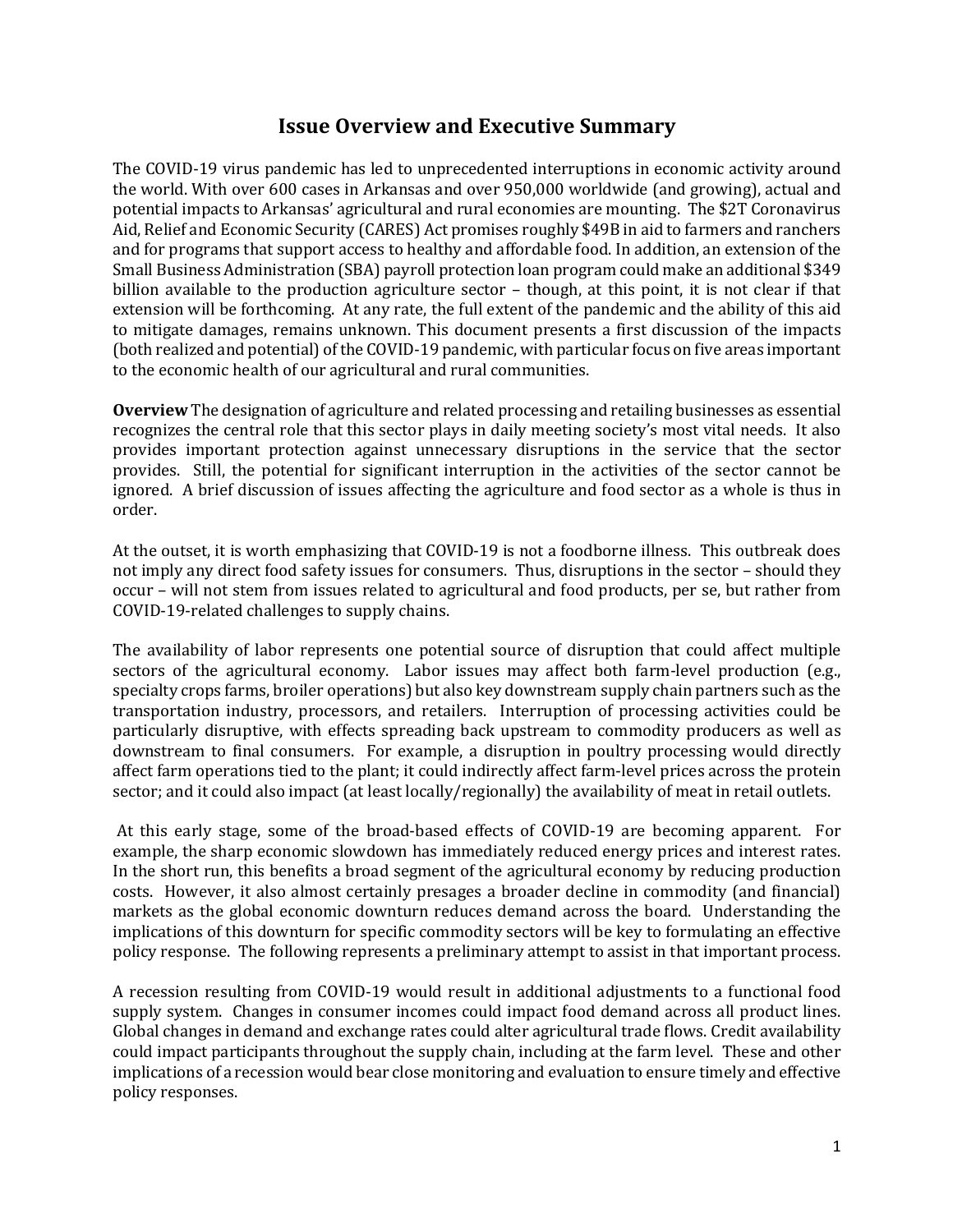**The Protein (Beef, Pork and Chicken) Sector** Live cattle futures have experienced declines and volatility similar to those in the stock market, as disposable income and uncertainty have strong linkages to beef demand. Recent panic buying has affected the entire sector; wholesale prices for beef and pork have spiked. However, these gains are expected to be short lived. Widespread unemployment and general economic uncertainty are expected to cause consumers to reduce future expenditures, favoring cheaper protein cuts. A likely result is a drop in total expenditures for all meats and more so for higher end beef cuts. Globally, US protein export volumes and value could fall, particularly for pork as it: i) depends more heavily on exports compared to other proteins; and ii) hard-hit China is its principal market. Chicken seems best positioned given its relatively low domestic price point and its diverse portfolio of export customers.

**The Crop Sector** The impact of the COVID-19 crisis on grain and cotton prices has been mixed. Global rice prices remain strong as key importing and exporting countries stockpile supplies. U.S. retail rice sales in early March jumped 50% relative to previous years suggesting growth in short run domestic demand. Year to date, corn futures prices are down 14% as ethanol demand decreases due to shrinking fuel demand and low fossil fuel prices. Biofuel demand is expected to fall 20 to 25% in the near term, which is likely to impact corn as 38% of the U.S. corn goes to ethanol production. Year to date soybean futures prices are down 11%, but have recently recovered modestly, likely due to strong feed demand and better than expected export numbers. The derived demand for meal is expected to increase as a result of increase demand for animal protein and adjustments in livestock rations to include more meal over dry distiller grains (DDG). Measures taken by Argentina and Brazil are affecting exports and creating opportunities for U.S. soybeans, primarily in China. Cotton prices are down 25% year to date. Operational shutdowns in Asia suggests a looming reduction in U.S. cotton exports and lower mill use. Expected increases in unemployment globally will reduce shortterm demand for cotton-based products. The 2020 Arkansas acreage projections for impacted crops are also mixed. Compared to 2019, rice acreage could increase 21%, corn by 4% and cotton could fall by as much as 5%. On a positive note, steep declines in energy prices and easing access to capital can benefit energy and capital intensive crops such as rice and cotton. Many producers have found opportunities to refinance term debt and thus improve liquidity.

**The Specialty Crop Sector** Disruptions caused by both weather and COVID-19 can lead to financial stress, supply disruptions, closed and/or restricted markets and altered marketing strategies for specialty crop producers. Disaster relief programs exist, but some (such as market facilitation payments) are available for only select commodities, thus severely limiting financial relief for most specialty crop producers. COVID-19 and a 1-3 week predicted early season start has created confusion regarding farm worker availability including domestic and H2A labor, likely resulting in a lower supply of skilled workers for both planting and harvest. Further, action plans are still lacking regarding what to do if a worker contracts the virus. Such labor disruptions will lead to crop losses. Arkansas school and restaurant closures have eliminated many existing direct markets for farmers and ranchers. Arkansas state authorities have allowed farmer markets (which launch in spring as the state's fruit crops hit full production) to open. However the outlined operational guidance creates logistical challenges which will make it difficult for markets to remain open. A number of markets have gone to online ordering only with selected pick up locations and times for customers. Tools exist that can help producers in marketing their products, but training is needed to enhance marketing effectiveness. New resources are needed to help farmers understand targeted online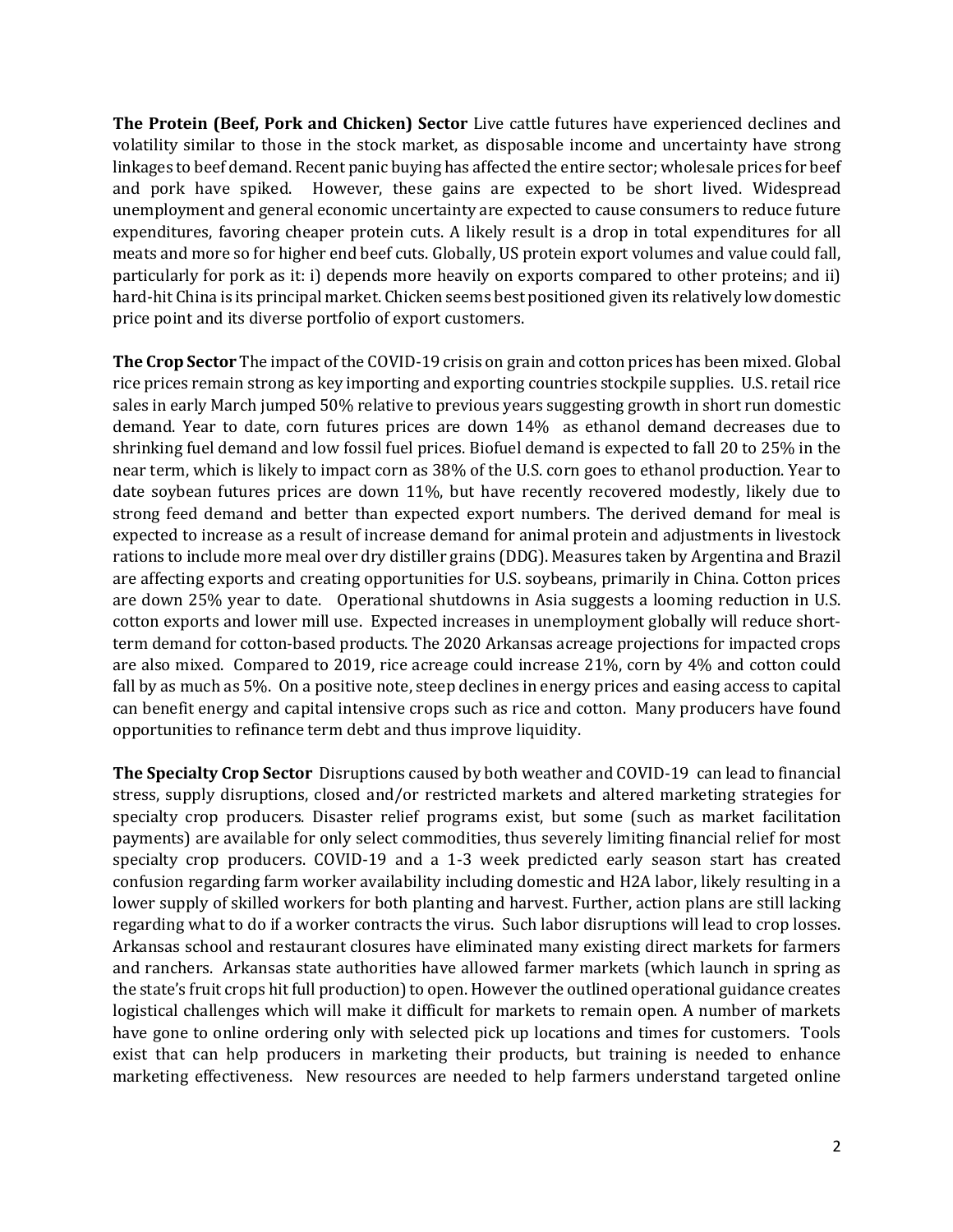marketing strategies and tactics—branding, product differentiation, market segmentation, relationship marketing—to engage customers.

**The Local Governments Sector** The COVID-19 Pandemic is expected to lead to a recession resulting from a decline in consumer spending associated with an increase in unemployment. Counties and municipalities will lose county, municipality and even some state sales tax revenue associated with slowed economic activity in those locations. Losses in tax revenue will impact those counties that rely heavily on them to pay for the services they provide to residents and businesses. As a county's reliance on the local sales tax to generate revenue varies greatly (from  $0\%$  to  $61\%$ ); therefore, the short-term impacts of COVID-19 will vary greatly among counties. However, there are two mitigating factors that will reduce the effect of the COVID-19 led recession on local government revenue: i) the ability (as of January 2020) to collect sales tax revenue from remote sellers and ii) portions of CARES that provides some funding for families, unemployed workers, and state  $&$  local governments. While these factors are expected to slow and limit the extent of the recession, they are not expected to provide enough assistance to help local governments avoid making budget cuts in 2020. Local governments that will need to cut their 2020 budgets may delay upgrading and maintaining their local infrastructure; such delays will likely increase the future cost. Finally, as many rural counties were struggling, even before COVID-19, to generate enough revenue to provide needed infrastructure and services, it will be even more difficult for them to maintain and upgrade their infrastructure and services in the future.

**The Tourism Sector** Restricted business and personal travel and other shelter in place policies leave airlines, hotels, and restaurants with limited access to customers. In 2018, Arkansas employed over 114,000 people in the Accommodation and Food Service sector and an additional 22,000 in Arts, Entertainment, and Recreation. These sectors represented roughly 7 and 1.4 percent of the state's total direct employment. Some estimates put lay-offs in these sectors between 80-90% for April and May. Many fast food chains (with drive through windows) have seen an increase in activity over the past few weeks as dine-in services have been curtailed. However, if more people fill the unemployment lines these increases are not likely to last for long. Some recovery may be possible in June with only employment being down roughly 50%. In the longer term (late summer and fall), these sectors could see a slight pick-up in activity (year over year) if the economy gets back to full strength. This is based on national surveys in which households have indicated they will spend more time vacationing at locations where they can drive to easily and reduced their trips that require airline travel (particularly international travel).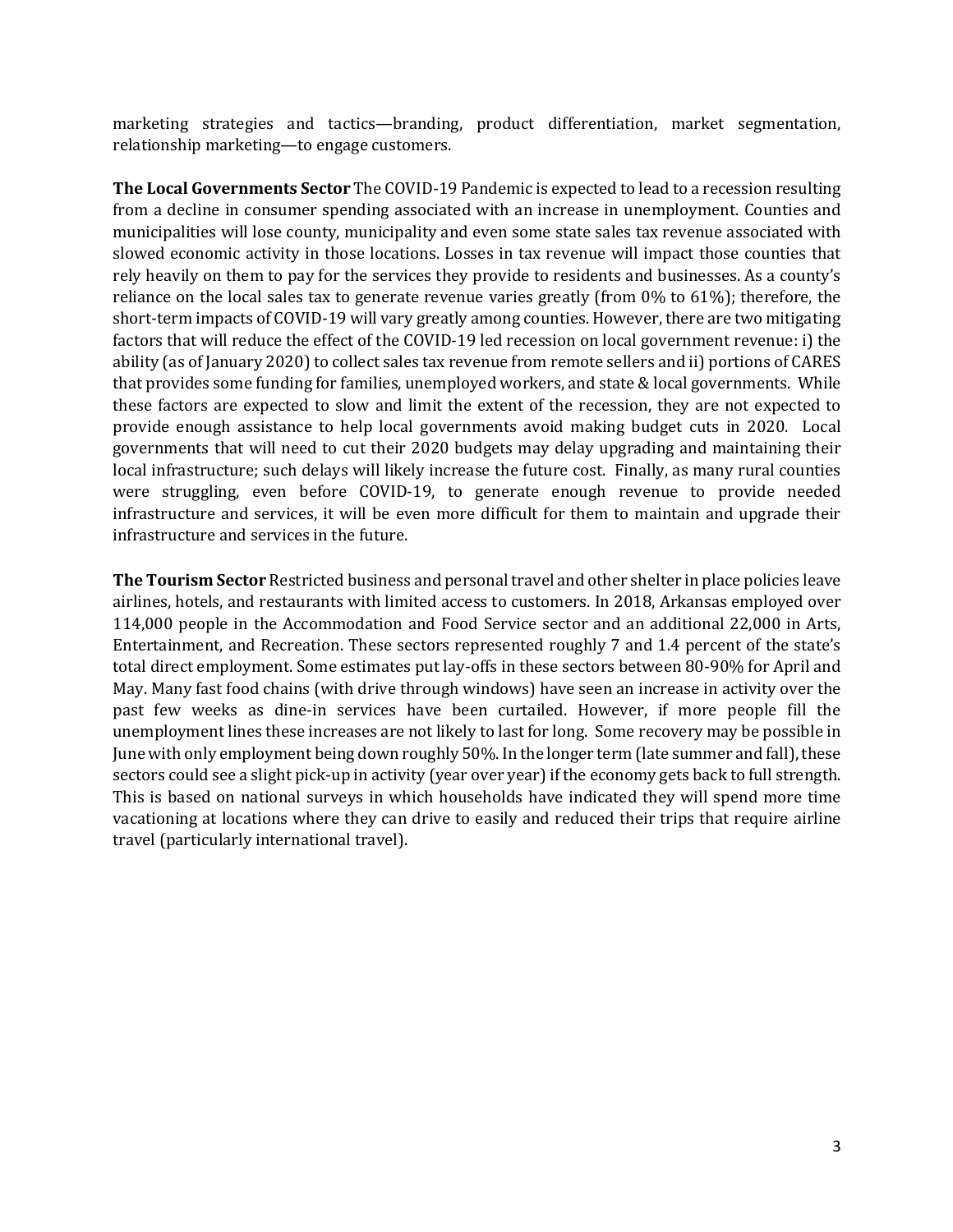# **The (Beef, Pork and Chicken) Protein Sector**

John Anderson Agricultural Economics & Agribusiness, U of A System Division of Agriculture

The beef, pork, and chicken sectors have all been affected by the COVID-19 outbreak and the marketdisrupting response to it by both consumers and policy makers. It is instructive to work though both short-run and long-run implications of the still-unfolding event because supply and, especially, demand responses are likely to change over time.

#### **Immediate COVID-19 Impacts**

Perhaps the two most obvious short-run phenomena stemming from COVID-19 that have impacted the protein sector have been the massive sell-off in the stock market (and general financial market unrest) and panic buying of all types of meat products by consumers. These phenomena have had opposing impacts on the market.

The sharp decline in stock market value appeared to spill over directly into commodity futures markets. Live cattle futures, especially, seemed to follow the daily swings in broad stock indexes almost in lockstep from mid-February through about mid-March. This decline (and volatility) in futures prices kept pressure on the cash market, almost certainly accounting for some portion of the decline in cash fed and feeder cattle prices in February and March. However, cash prices held up relatively well relative to futures, resulting in extremely strong basis (the difference between cash and futures prices) in the cattle sector.

Panic buying on the part of consumers has affected the entire protein sector. Anecdotal evidence abounds of empty meat cases in grocery stores around the country. Panic buying didn't really get underway until the latter half of March. Since then, its effects have shown up in wholesale market data. 

The pork cutout value (a weighted average of wholesale pork prices) increased from just over \$67/cwt in early March to over \$83/cwt during the last week of March (a 25% increase). The boxed beef cutout value rose by a similar percent, reaching its highest price point in nearly 5 years. Cash cattle prices have responded to the dramatic jump in wholesale beef prices, with fed cattle prices rebounding as much as \$10/cwt in the last week of March. Price behavior in the beef sector has been more dramatic than in the pork and chicken sectors, likely due to the fact that coordination between the various segments of the beef industry still relies on market prices to a greater extent than in the more tightly integrated poultry and pork industries. Chicken price behavior has been less dramatic. Wholesale prices on major cuts have recently posted highs for the year; however, to this point, price behavior has been consistent with normal seasonality in that market.

Beef, pork, and poultry production have been growing, year-over-year, since well before the COVID-19 outbreak. If production remains high even as cattle and hog prices increase (which has been happening in the most recent couple of weeks) it will suggest that retailers and processors are actively working to refill the supply chain following the wave of COVID-19-related panic buying. It is possible that processors are also attempting to build up inventories of product in anticipation of possible future production disruptions. It would make sense for processors to pay a premium for livestock now in order to stockpile product against the risk of a later COVID-19 plant shutdown. It is unclear how likely this might be; but with major geographic areas being given shelter-in-place orders, it would be prudent for processing plant managers to be planning for the worst.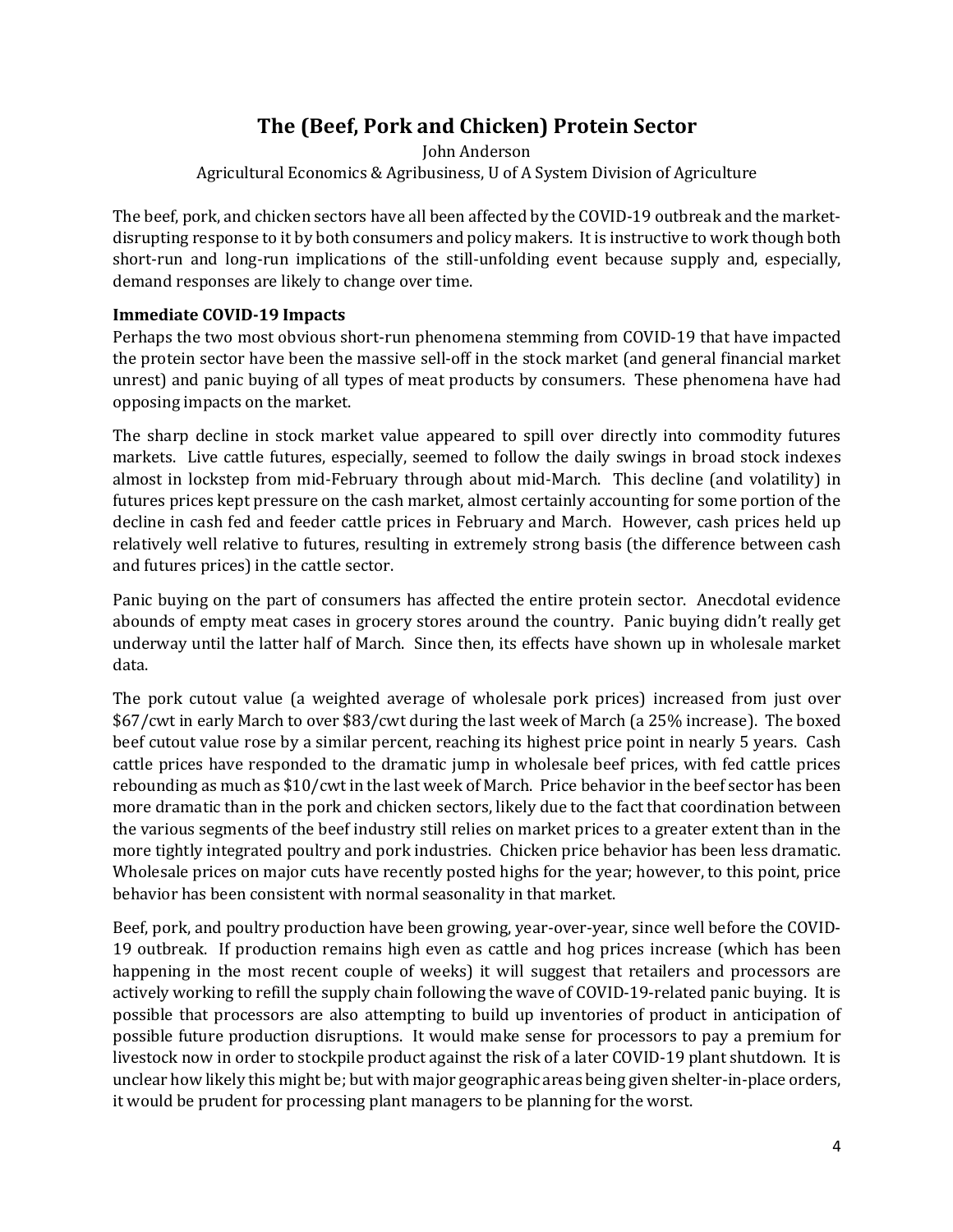#### **Longer-Term COVID-19 Impacts**

Looking a bit further down the road, the apparent positive market impacts of COVID-19 panic buying are almost certain to fade quickly. Panic buying does not represent an increase in product demand. Rather, it represents future demand being pulled ahead into the current period. There is no reason to expect that the recent surge in buying represents any durable change in longer-term demand in the protein sector. In fact, there are good reasons that think that the COVID-19 situation may result in significant demand destruction, particularly for beef and pork.

The recent spate of panic-buying helps to obscure the fact that restaurant trade has, without question, fallen sharply. Many food service outlets are completely closed; others are operating as carryout-only only. US Bureau of Labor Statistics data indicate that about 44% of food expenditures are for food consumed away from home. For beef, away-from-home consumption likely accounts for a much larger share of higher-valued cuts. Thus, the loss of restaurant trade will potentially curtail demand for all meats to some extent but should be expected to have a more significant impact on beef demand.

Effects of COVID-19 on the broader economy are also likely to affect the relative market positions of the three major meat species. Widespread unemployment and the general economic uncertainty of the present situation should be expected to cause consumers to reduce household expenditures as much as possible. In the wake of the 2008 financial crisis and through the subsequent recession, consumers significantly reduced household spending on food - both at home and away from home. This is a likely outcome from the present crisis, which may, based on very preliminary data, have an even larger impact on employment than the 2008 financial crisis. Of course, people will not stop eating – they may not even eat any less. They will, however, select food items at a lower price point in order to save money. This is a normal response to uncertainty, particularly open-ended uncertainty of the type the market now faces. All species are likely to see a drop in total expenditures for their product as consumers shift toward lower-valued cuts. Chicken and pork are likely to gain market share from beef over the next several months due to their considerably lower average price point. 

Exports also represent an important component of demand for all of the major meats. It is likely that COVID-19 effects on the global economy could impact export volumes and value. Pork seems particularly vulnerable to export disruptions for two reasons. First, a larger share of pork production is exported than for the other major meats. Second, China represents a key export market for U.S. pork, accounting for 17% of total pork exports in 2019. China has been particularly hard-hit by COVID-19. Economic disruptions there certainly have the potential to reduce aggregate meat demand. Again, chicken seems well-positioned in the market: its portfolio of significant export customers is more diverse than for the other major species and its relatively lower price point will make it an attractive option for potential export customers.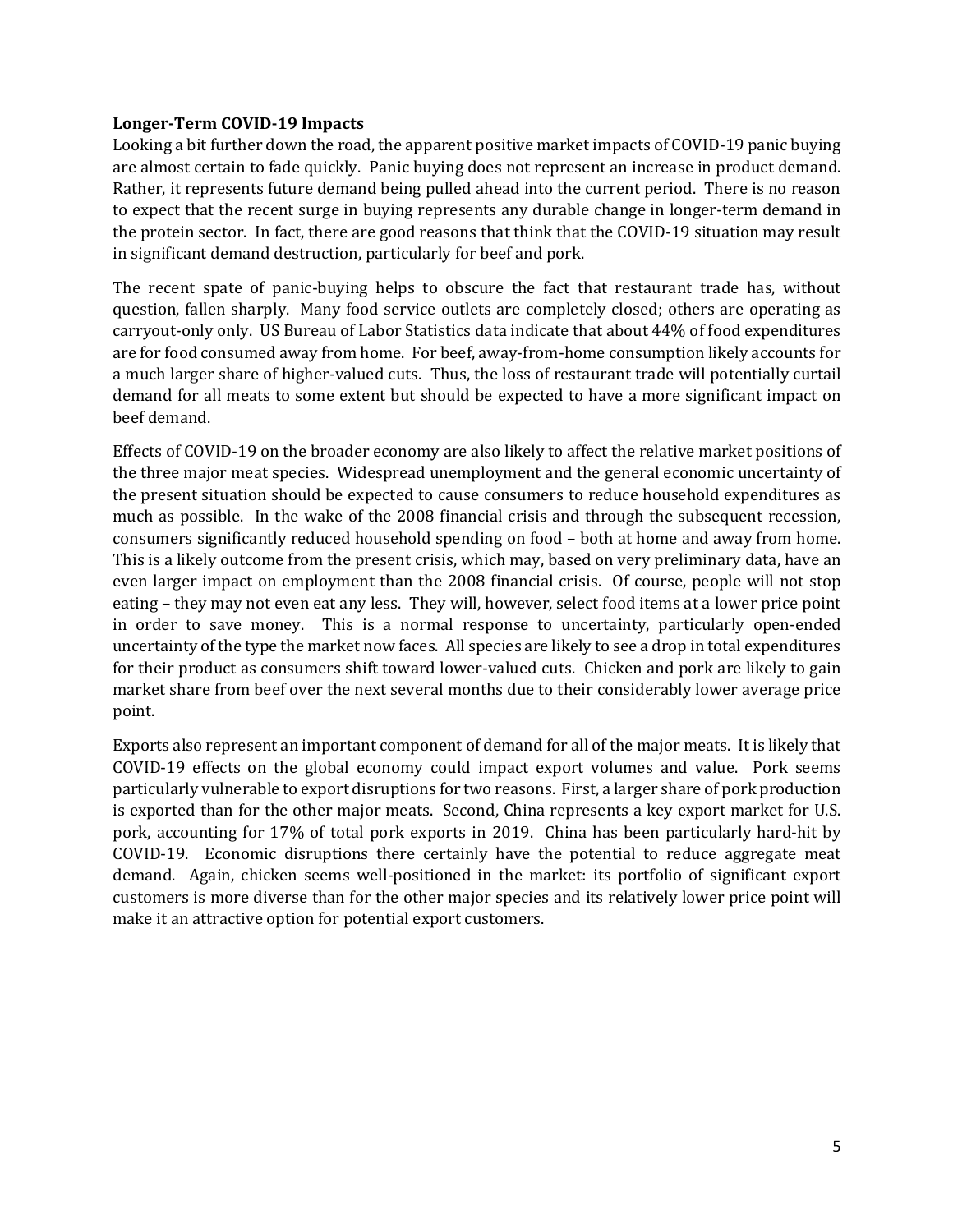## **The Crop Sector**

Scott Stiles, Brad Watkins, and Alvaro Durand-Morat Agricultural Economics & Agribusiness, U of A System Division of Agriculture

Arkansas' row crop producers currently face a number of economic challenges. For now, weather issues are seen as the main challenge to 2020 production. Corn and rice planting are underway on a very limited basis. Like 2019, above normal spring rains have delayed field operations. Input and output supply chains may also be affected by the COVID-19 pandemic.

This report focuses on the operational challenges in the short and long run as a result of the COVID-19 crisis. We intend to highlight current challenges reported by the state's Ag sector and measures being taken by agents in the U.S. and overseas.

#### **Input and Output Markets**

A Federal determination by the Department of Homeland Security that food production, processing, transport, and delivery are essential activities and must be maintained during the pandemic is being respected and reinforced at the state level. So far there are no apparent disruptions on input markets in the short run, and farmers seem to have most of their inputs on hand. Comments from growers and others in agribusiness indicate concern about future supply chain disruptions, and the sluggish start to 2020 field work may be overshadowing potential supply disruptions. Many input suppliers are moving shipments of crop supplies earlier and faster, and asking retailers to hold larger input stocks. 

Operations at major U.S. ports continue without major disruptions, but there are growing concerns as COVID-19 spreads in the U.S. To illustrate, the Port of Houston shut down two container terminals that handle beef, pork, seafood, fruits, vegetables, processed food, beer, wine and other beverages that are leaving and coming to the U.S. for about a day and a half after testing confirmed that a dock worker contracted the coronavirus.

There are concerns also about the ability of the trucking industry to continue operating in the midst of COVID-19. The Federal Motor Carrier Safety Administration (FMCSA) issued an updated national emergency declaration to provide hours-of-service relief for certain agricultural products, which facilitates their near-term supply. Several farm organizations are requesting an extension of such relief to include all food and agricultural critical infrastructure operations to ensure the viability of the food distribution system.

#### **Commodity Markets**

Overall, COVID-19 is injecting additional uncertainty into already volatile markets. The impact the COVID-19 crisis has had on grain and cotton prices has been mixed.

## **Rice**

Prices in the global rice market remain strong (Thai and Viet  $5\%$  above \$430/ton) despite ample supplies as key importing and exporting countries move to secure their rice supplies in what can be called panic-induced stockpiling. Vietnam banned exports on March 24, despite having plenty of supplies to cover domestic demand. India is in complete lockdown and ramping up its Public Distribution System to deliver wheat and rice at highly subsidized prices to around 800 million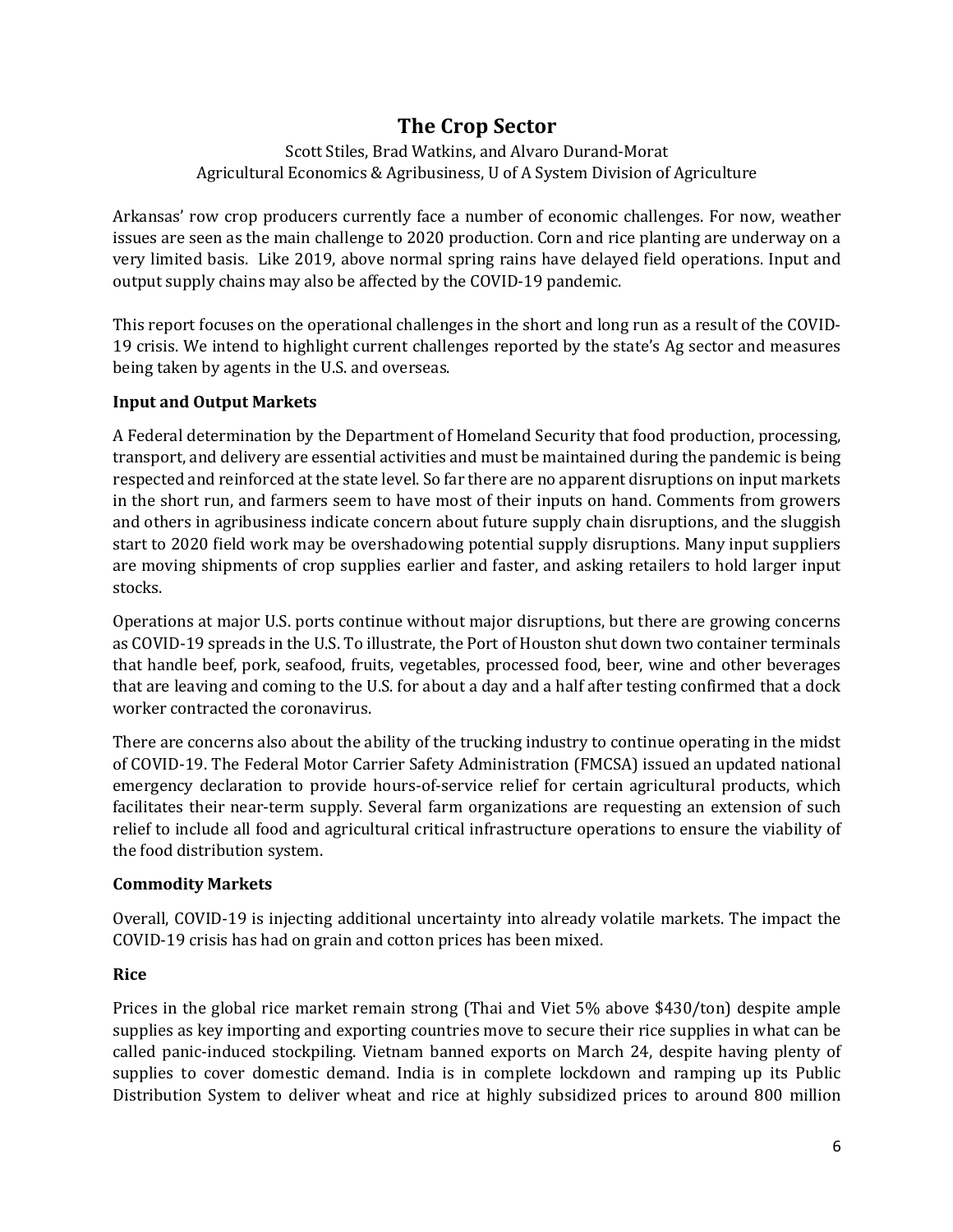people, which can limit India's ability to export rice. Cambodia, a top-10 rice exporter, is also considering banning exports in the face of COVID-19.

The U.S. rice S&D balance was tight before the pandemic due to a short 2019 crop and a strong export demand. The U.S. Rice Federation reports retail rice sales in early March jumped over 50% relative to previous years, more than any other food item, which indicates we should expect some growth in domestic demand in the short run. New rice crop (September) traded between \$11.80 and \$12.00 last week, lower than the values observed in early march as planting intentions suggest a large increase in rice acreage in 2020. USDA projects  $1.395$  million acres or  $21\%$  increase in rice acreage in Arkansas relative to 2019, but experts believe that acreage can reach 1.5 million acres. It is important to notice that USDA prospective plantings do not fully account for COVID-19 given the timing of the survey.

#### **Corn**

Year to date, futures prices for corn are down 14%. May corn prices averaged \$3.40 per bushel last week, a 10% lower than in early march, as ethanol demand decreases as a result of shrinking fuel demand and low fossil fuel prices. The Renewable Fuels Association expects a drop in biofuel demand 20 to 25% in the near term, which will likely have an important impact given that the biofuel sector consumes around 38% of the U.S. corn production. On the bright side, USDA reports that China purchased 750,000 tons of corn in mid-March, but these sales won't be enough to offset the pain caused by the drop in ethanol production.

USDA projects an increase of 4% in corn acreage in the state, reaching 800 thousand acres. The slight increase in corn acres in the state can be supported by acres switched from cotton, and also by the positive corn basis due to the strong demand from the local poultry sector.

## **Soybeans**

Year to date, futures prices for soybeans are down 11%, but since mid-March have recovered modestly—about 40 cents per bushel, likely on account of strong feed demand and better than expected export numbers, including new sales to China. The derived demand for soybean meal is expected to increase as a result of increase demand for animal protein and adjustments in livestock rations due to lower availability of dry distiller grains (DDG) from the ethanol sector. Also, the measures taken by Argentina and Brazil are affecting agricultural exports and creating opportunities for U.S. soybeans, primarily in China.

## **Cotton**

Cotton prices are 25% lower year to date. With cotton prices falling sharply from early year highs, some acreage switching to corn or soybeans is expected. USDA projects 2020 cotton acreage in Arkansas to decline 5% from a year ago to 590,000 acres. The price environment facing cotton is likely the most negatively affected by COVID-19. Operational shutdowns in China, India and Southeast Asia portends a reduction in U.S. cotton exports and lower mill use. Expected increases in unemployment in the U.S. and globally will decrease consumer discretionary spending in 2020, reducing short-term demand for cotton-based products.

Steep declines in energy prices and easing access to capital have been positive aspects of the COVID-19 pandemic, which can benefit energy and capital intensive crops such as rice and cotton. Farm diesel prices have declined by roughly \$1 per gallon since early January due to the fossil fuel price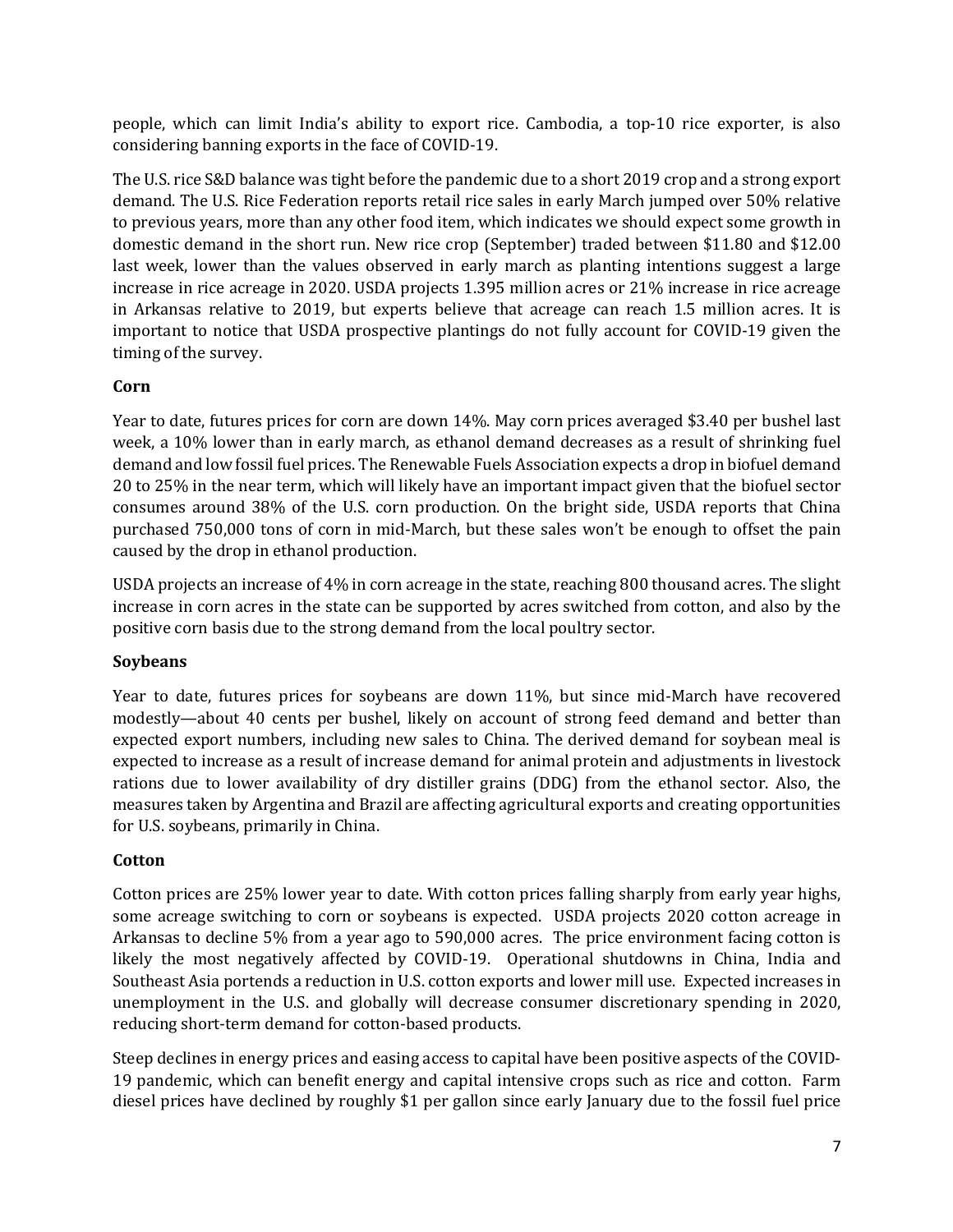war and the drop in demand due to COVID-19. The turbulence in global financial markets due to the COVID-19 crisis has led to further quantitative easing and reduction in interest rates. For instance, USDA's Farm Service Agency is relaxing the loan-making process and adding flexibilities for servicing direct and guaranteed loans to provide credit to producers in need. Moreover, the Small Business Administration has created a Small Business Guidance and Loan Resources webpage, including resources and information on how to apply for a COVID-19 Economic Injury Disaster Loan. Many producers have found opportunities to refinance term debt and thus improve liquidity.

#### **Others comments**

Grain merchandisers, agricultural lenders, and farm input suppliers report a series of measures have been put in place to increase protection of employees and customers against the possible spread of COVID-19. Administrative and managerial staff are working at home where possible, and operations are continuing as normal but with a high degree of safety precautions.

Most row crop operations are naturally fairly isolated and tend to have relatively few employees, the majority of whom live in rural areas. Still yet, farm businesses are being encouraged to raise awareness about COVID-19 with employees to minimize health risks. With field operations close to 100% mechanized, this issue may not receive adequate consideration.

The greatest risk to farm employees will likely occur during transport to and from work, at mealtimes and periods of shop work. To minimize impacts on farm productivity, operations may need to provide more vehicles for transporting labor, practice social distancing during mealtimes, and adopting new cleaning routines for equipment and work areas. It's unlikely, but also unknown at this time if additional equipment (boots, gloves, glasses, and masks) and operational changes for protection of workers will add significant costs at the farm level.

The economic relief package includes \$23.5 billion in farm aid. The bill earmarks \$9.5 billion in COVID-19 relief for livestock producers, specialty crops and local ag markets. Another \$14 billion replenishes the USDA Commodity Credit Corporation (CCC) account from which Market Facilitation Program (MFP) payments were administered to producers in 2019.

The USDA Risk Management Agency (RMA) is now authorizing additional flexibilities due to COVID-19, including extended time and interest deferred on premium payments, and extended production reporting dates. The IRS has officially announced that tax day will be delayed from April 15 to July 15.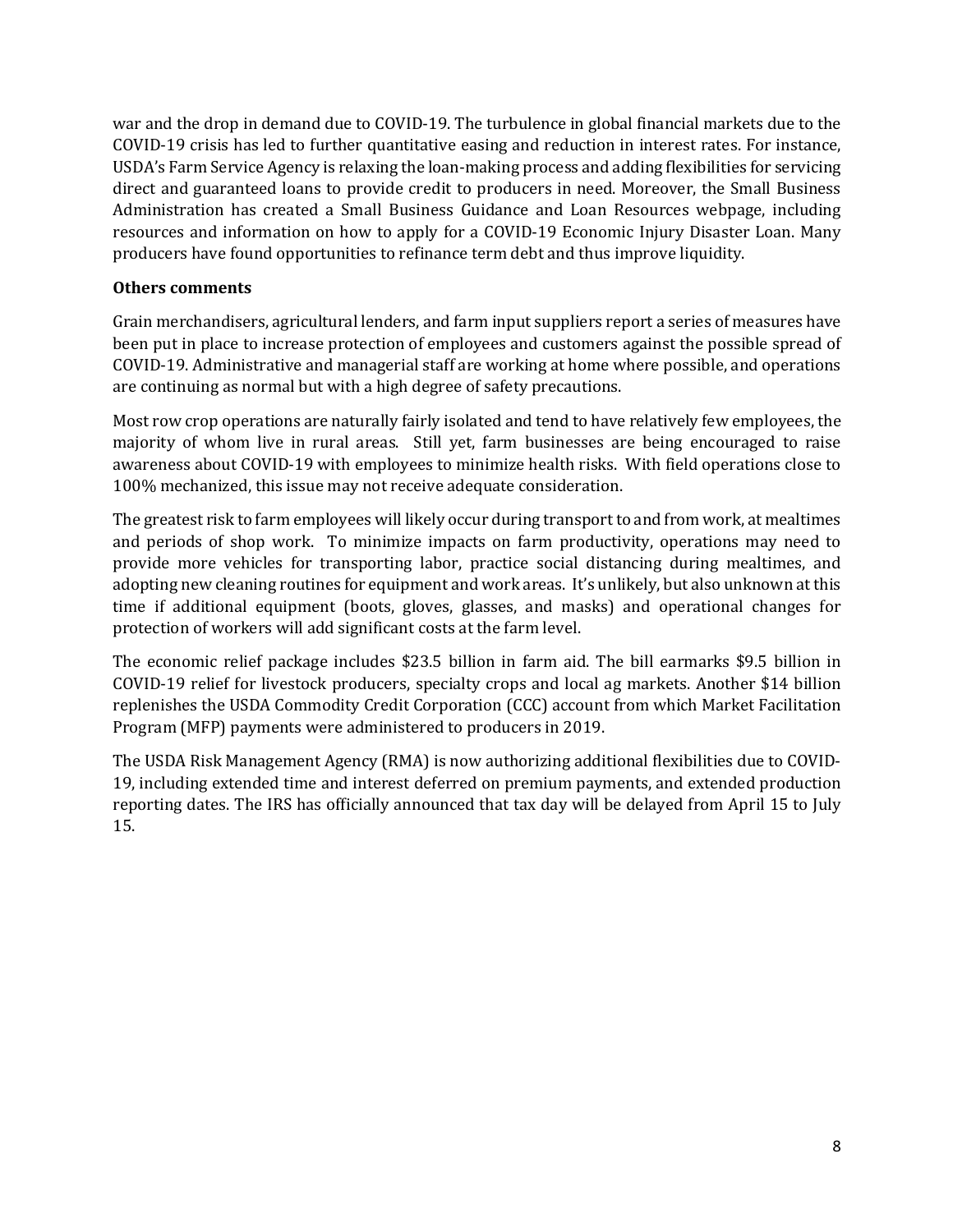## **The Specialty Crop Sector**

Ron Rainey Agricultural Economics & Agribusiness, U of A System Division of Agriculture

The immediate consequence of COVID-19 required most residents to stay at home, reduced options for away-from-home food purchases and mandated social distancing. As the crisis continues there are a number of areas across agriculture that must be monitored with respect to specialty crops sector in the both short and long term. These impacts include heightened financial stress, increased potential for supply disruptions, closed and/or restricted markets and altered marketing strategies utilizing innovation in product delivery options and customer engagement.

**Financial Stress:** The crisis has heightened the level of financial stress across agriculture. Agricultural Resource Management Survey (USDA–ERS, 2018) revealed a distribution of farm household income with half of all farms operating with a negative income. In term of recent government financial support, the specialty crop sector has participated in some of the disaster assistance benefits. However, market facilitation payments only went to a few specialty crop commodities. It can be argued that the majority of financial support for changing weather patterns and export disruptions have not provided relief to specialty crop producers. However, debt-to-asset ratio for farmers remain low (13.59% for 2020) and debt financing cost falling despite total debt at historic levels (\$425.3B). While the CARES act will provide some specific relief for families and small businesses, it remains to be seen what the financial impacts of COVID-19 will be on farm profitability and business viability.

**Supply Disruptions:** Weather continually plays a critical role in determining whether a crop's harvest is successful or not. According to a Division of Agriculture horticulturalist, Arkansas' specialty crop season is advancing earlier than normal; as a result of a mild winter and warmer than normal temperatures over the last 2-3 weeks. Specialists indicate that the season will be advanced by 1-3 weeks, if the warmer temperatures continue. Warm season crops going in earlier due to warm temperatures, can result in a shift in the demands for field labor to earlier than normal. COVID-19 has created a great deal of confusion among farm worker availability including domestic and H2A1. U.S. government has stepped up to facilitate H2A workers to travel into the U.S. through enhanced collaboration with some foreign countries. The H2A labor stakeholders and government entities are processing *returning* workers<sup>2</sup> only, which means that farmer requests for 2020 *new* workers will likely not to be approved. Additionally, workers originating from non-contiguous countries (Eastern Europe, Africa, etc.) face additional hurdles in the near term due to international travel restrictions. Even though there currently exists a number of unemployed workers, the specialization and expertise required for effective farm workers leads to vast concerns from farmers seeking labor for pre-harvest, harvest, post-harvest and planting needs. Additionally, farmers are expressing concerns for some of the labor supply alternatives—hiring domestic inexperienced agricultural labor, H2B and prisoners—as not being practical because of the skill-set and knowledge needed for either in-field product grading, expertise for operating specialty equipment or the strenuous environment that agriculture labor requires. Regardless of the labor source, an unresolved issue generating a lot of

<sup>1</sup> It should be noted that H2A labor impacts large scale commercial row-crop farmers whom utilize specialized labor to operative specialty equipment.

<sup>&</sup>lt;sup>2</sup> Returning workers refer to guest workers whom have had a work visa for U.S. within the last 48 months. New workers will require an interview and the consulates have decided not to conduct interviews at the time of this writing.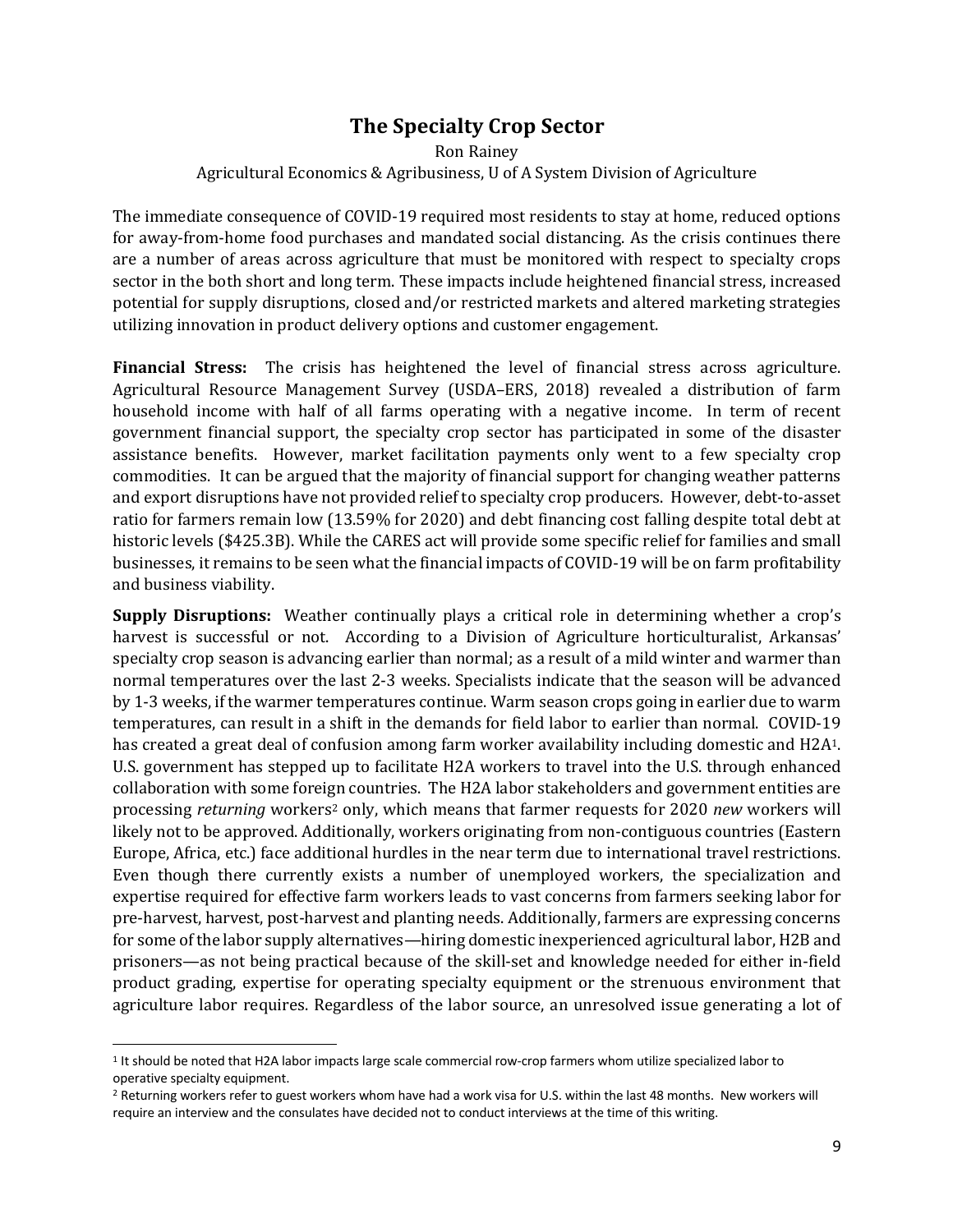stress among farmers is what is the action plan and available options if a worker becomes sick with the coronavirus. Bottom line is that labor disruptions result in crop losses from either reduced plantings or limited harvests.

**Local and Regional Foods Markets:** The National Restaurant Association predicts restaurant sales will decline by \$225 billion through July 2020, leading to a loss of 5 to 7 million jobs as consumers shift purchases from restaurants to grocery stores. The closure of schools and restaurants has adversely impacted farmers marketing their products locally. A national study led by Colorado State University regarding the economic impact of COVID-19 on farms that sell into these local markets predicted a \$689 million decline in sales from March to May 2020, resulting in a payroll decline of up to \$103 million and a total loss to the economy of up to \$1.3 billion.

Across Arkansas school and restaurant closures have eliminated existing markets that many of the direct marketing farmers and ranchers had worked to develop over the last decade. Farmers' markets typically begin to open in March with most opened by mid-May as our state's fruit crops hit full production. Recent guidance from the Arkansas Agriculture Department and the Department of Health has classified agriculture as essential which means farmers markets can open. However, the outlined guidance on markets that restricts activities as a result of social distancing will create a number of logistical challenges for market managers, farmers and consumers to manage to remain open. The guidance includes allowing only food products to be sold, restricting the number of customers in the market, and an adequate spacing between farm vendors. AEAB is currently leading an effort with the Arkansas Farmers' Market Association to assess the statewide impact of COVID-19 on farmers' markets.

**Customer Engagement:** As families shelter in place, online engagement has dramatically increased. This presents an opportunity for farms and markets to innovate their online efforts. A number of markets have gone to online ordering only with selected pick up locations and times for customers. I have personally fielded numerous calls from agents and farmers seeking ways to develop and/or enhance their online presence. A number of resources already exist to aid farmers in promoting their product availability or consumers seeking local products (the Division of Agriculture's MarketMaker, Agriculture Department's Arkansas Grown and other local food directories). While these tools will aid farmers and ranchers in marketing their products, training is needed to enhance the effectiveness of the producer activities. Resources need to be developed and disseminated to help farmers understand targeted online marketing strategies and tactics—branding, product differentiation, market segmentation, relationship marketing—in order to engage customers. A few areas of focus include:

- Online sales (platforms, strategies, building their brand and linking other online tools),
- Delivery and or pick-up options for customers (Community Supported Agriculture (CSA),
- Innovations in food delivery strategies,
- Accepting Supplemental Nutrition Assistance Program (SNAP) benefits to expand farmer/market customer base and sales,
- $\bullet$  Leveraging social media and online tools to promote available markets and products.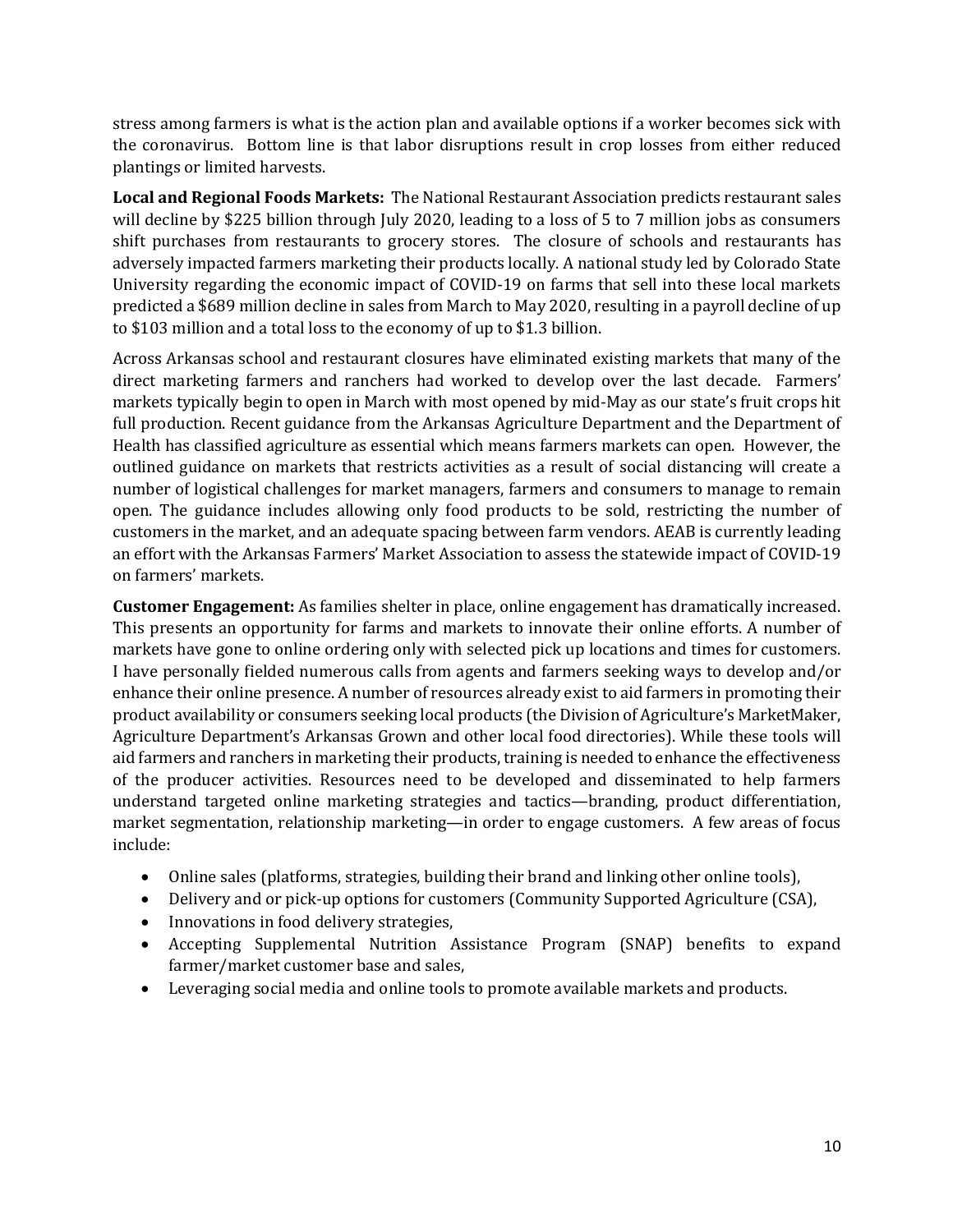## **The Local Governments Sector**

#### Wayne Miller Department of Agricultural Economics & Agribusiness, U of A System Division of Agriculture

The COVID-19 Pandemic is expected to lead to a recession resulting from a decline in consumer spending associated with an increase in unemployment. Economic forecasts suggest that some of the hardest hit sectors include retail trade, arts, entertainment and recreation, and accommodation and food services.

Because the retail trade and services sectors are expected to lose revenue, counties and municipalities will lose sales and use  $\text{tax}^3$  revenue as a result of the COVID-19 pandemic. Counties will lose sales tax revenue from the statewide 0.5% sales tax for state and local roads and from their county sales tax. Municipalities will lose revenue from these two sources in addition to any municipal sales tax in their community. Also, municipalities and counties with a hamburger tax will lose revenue resulting from a decline in the travel and tourism business and a temporary restriction on dine-in restaurants.

This decline in sales tax revenue will have a substantial impact on the many counties that rely heavily on their local sales tax to generate revenue to pay for the services they provide to residents and businesses. In 2017, the sales tax generated more revenue for county governments statewide than any other single revenue source. County governments statewide received one-fourth of their total revenue from the sales tax in 2017. Therefore, a decline in sales tax revenue will affect their ability to provide needed infrastructure and services.

In addition to the importance of local sales tax revenue, counties and municipalities receive funding from the state, which in part is some of the revenue collected from the state general sales tax and other state use taxes. Examples of some state use taxes shared in part with counties and municipalities are the taxes on liquefied gas special fuels, motor fuel tax, motor vehicle registration and license fees, title transfer fees and others.

Rural counties are more dependent on sales tax revenue and state revenue transfers than urban counties.<sup>4</sup> In 2017 rural counties received approximately 28% of their revenue from the sales tax (Figure 1) and 23% from state transfers. Conversely, urban counties obtain a larger share of their revenue from the property tax, approximately 26% in 2017. Since sales tax revenue fluctuates with the state of the economy, and since rural county governments are more dependent on sales tax revenue, the COVID-19 led recession will greatly impact the ability of rural counties to generate revenue to pay for infrastructure and services. Counties vary greatly in their reliance on the local sales tax to generate revenue, ranging from  $0\%$  in one county to 61% in another. Therefore, the shortterm impact of COVID will vary greatly among counties.

<sup>&</sup>lt;sup>3</sup> In this document the sales and use tax will be referred to as the sales tax.

<sup>4</sup> Sources: Revenue Trends of Arkansas County Governments, 1999 to 2017, UA System Division of Agriculture, In Press.; State and Federal Revenue Received by County Governments in Arkansas, 1999-2017, UA System Division of Agriculture, In Press.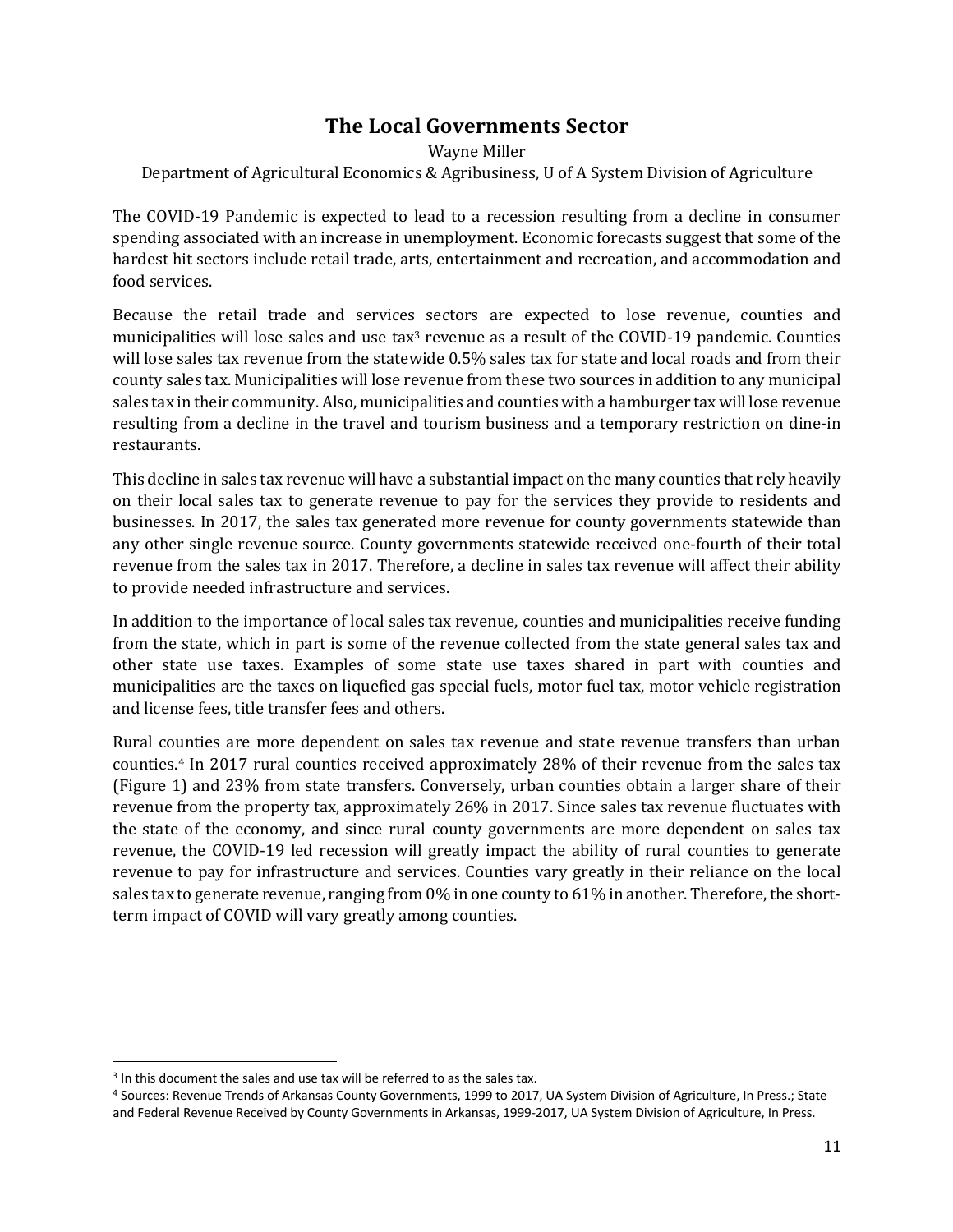

**Figure 1. Arkansas County Governments' Sales Tax** 

Source: Computed from County Legislative Audit Reports, Arkansas Legislative Audit.

However, there are two mitigating factors that will reduce the effect of the COVID-19 led recession on local government revenue. First, as of January 1, 2020 counties and municipalities began collecting sales tax revenue from remote sellers due to legislation passed by the Arkansas Legislature in 2019. Second, the Coronavirus Aid, Relief and Economic Security (CARES) Act passed by the U.S. Congress provides some additional funding for families, unemployed workers, and state & local governments.

While these mitigating factors are expected to slow and limit the extent of the recession, they are not expected to provide enough assistance to help local governments avoid making budget cuts in 2020.

#### **Long-Term Impacts**

Long-term impacts are even harder to predict as we cannot with any accuracy predict how long the recession will last. Local governments that are required to cut their 2020 budgets may delay upgrading and maintaining their infrastructure of roads, bridges, water & sewer systems, solid waste facilities, etc. Delaying the maintenance and upgrading of infrastructure will likely increase the future cost. 

Many rural counties were struggling, even before COVID-19, to generate enough revenue to provide needed infrastructure and services. Since these same counties will likely be under pressure to reduce their FY20 budgets, it will be even more difficult for them to maintain and upgrade their infrastructure and services in the future.